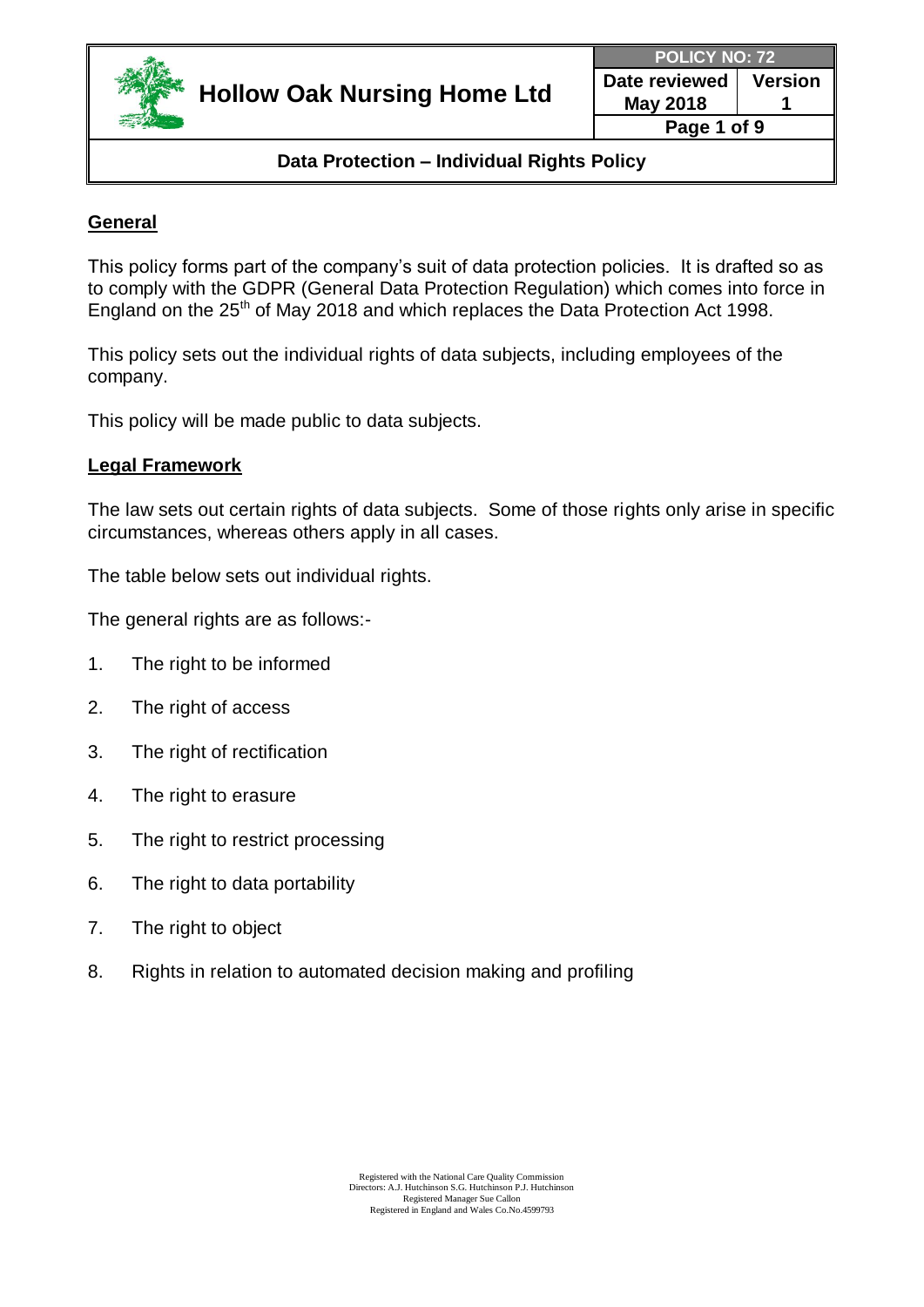

**Date reviewed May 2018 Version 1 Page 2 of 9**

# **Data Protection – Individual Rights Policy**

Some of these rights will only arise in relation to certain specific bases for processing. They are as follows:-

| <b>Bases</b>           | <b>Right to</b><br><b>Erasure</b> | <b>Right to</b><br><b>Portability</b> | <b>Right to Object</b>               |
|------------------------|-----------------------------------|---------------------------------------|--------------------------------------|
| Consent                |                                   |                                       | N (but right to<br>withdraw consent) |
| Contract               |                                   |                                       |                                      |
| Legal Obligation       | N                                 |                                       |                                      |
| <b>Vital Interests</b> |                                   |                                       |                                      |
| <b>Public Task</b>     |                                   |                                       |                                      |
| Legitimate Interests   |                                   |                                       |                                      |

If you are unsure about which basis for processing has been used in any given case, you should refer to the Privacy Notice which will state the basis of processing and will also summarise which rights are open to you.

### **The Rights in Detail**

#### 1. The right to be informed

Where we have obtained data directly from you, you have the right to be informed of the following:-

- (a) Our identity and contact details.
- (b) The identity of our Data Protection Officer (DPO)
- (c) Why we are seeking to process your data.
- (d) The lawful basis which applies to the processing of your data.
- (e) Details of any third parties who will receive your personal data.
- (f) Details of any transfers to third party countries and safeguards we have put in place to protect your data.
- (g) Details of who long we retain data for.
- (h) The fact that you have certain rights in relation to your personal data.
- (i) The fact that you have a right to complain to a supervisory authority.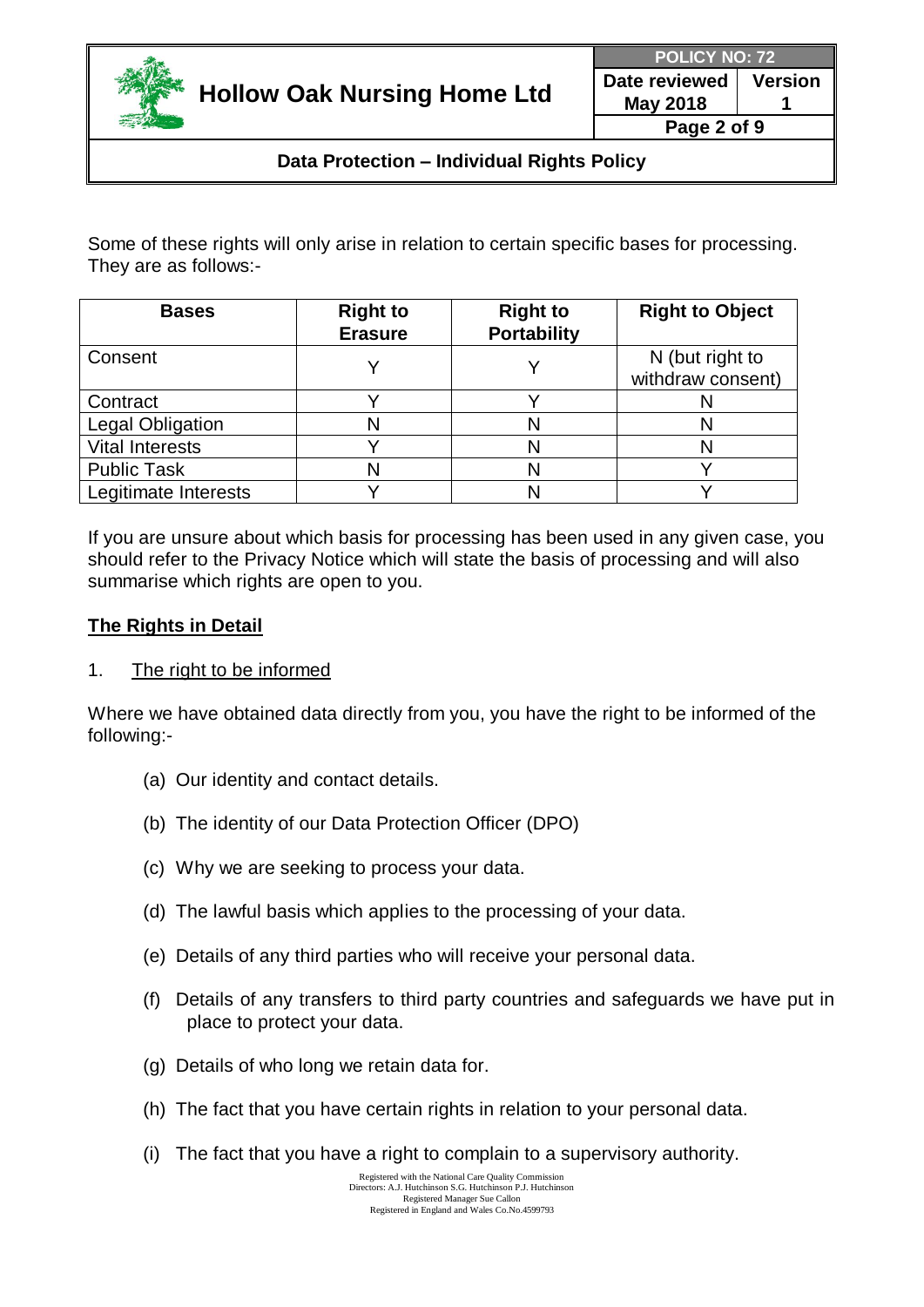

**Date reviewed May 2018 Version 1**

**Page 3 of 9**

# **Data Protection – Individual Rights Policy**

In addition, you have certain specific rights depending on the lawful basis for processing which we are relying upon. For example, if we are processing data on the "Legitimate Interests" basis, you are entitled to know what those interests are. Where we are processing data on the "Consent" basis, you are entitled to know that you have the right to withdraw your consent.

Most of this information will have been supplied to you through the Privacy Notice which relates to the processing in question.

If you wish to complain about any matter related to the processing of your personal data, you may complain either to us or to the supervisory authority.

If you wish to make an internal complaint, you should contact Phill Hutchinson.

If you wish to make an external complaint, you should contact the Information Commissioner's Office, whose details are Wycliffe House, Water Lane, Wilmslow, Cheshire SK9 5AF tel: 0303 123 1113.

If we obtain your data from a third party, we must also tell you what categories of personal data we hold and must provide the information referred to above at the earliest of:-

- (a) One month of us obtaining the data
- (b) The point at which we first contact you using that data
- (c) If we propose to transfer the data to a third party, prior to disclosure of the data

#### 2. The right of access

This is very similar to the old subject access regime and allows individuals to have the right to obtain:-

- (a) Confirmation that their data is being processed.
- (b) Access to their personal data.
- (c) Other supplementary information (largely the information that should be provided in a privacy notice).

The right to charge £10.00 has been removed and (subject to the below) all subject access requests must be dealt with for free.

> Registered with the National Care Quality Commission Directors: A.J. Hutchinson S.G. Hutchinson P.J. Hutchinson Registered Manager Sue Callon Registered in England and Wales Co.No.4599793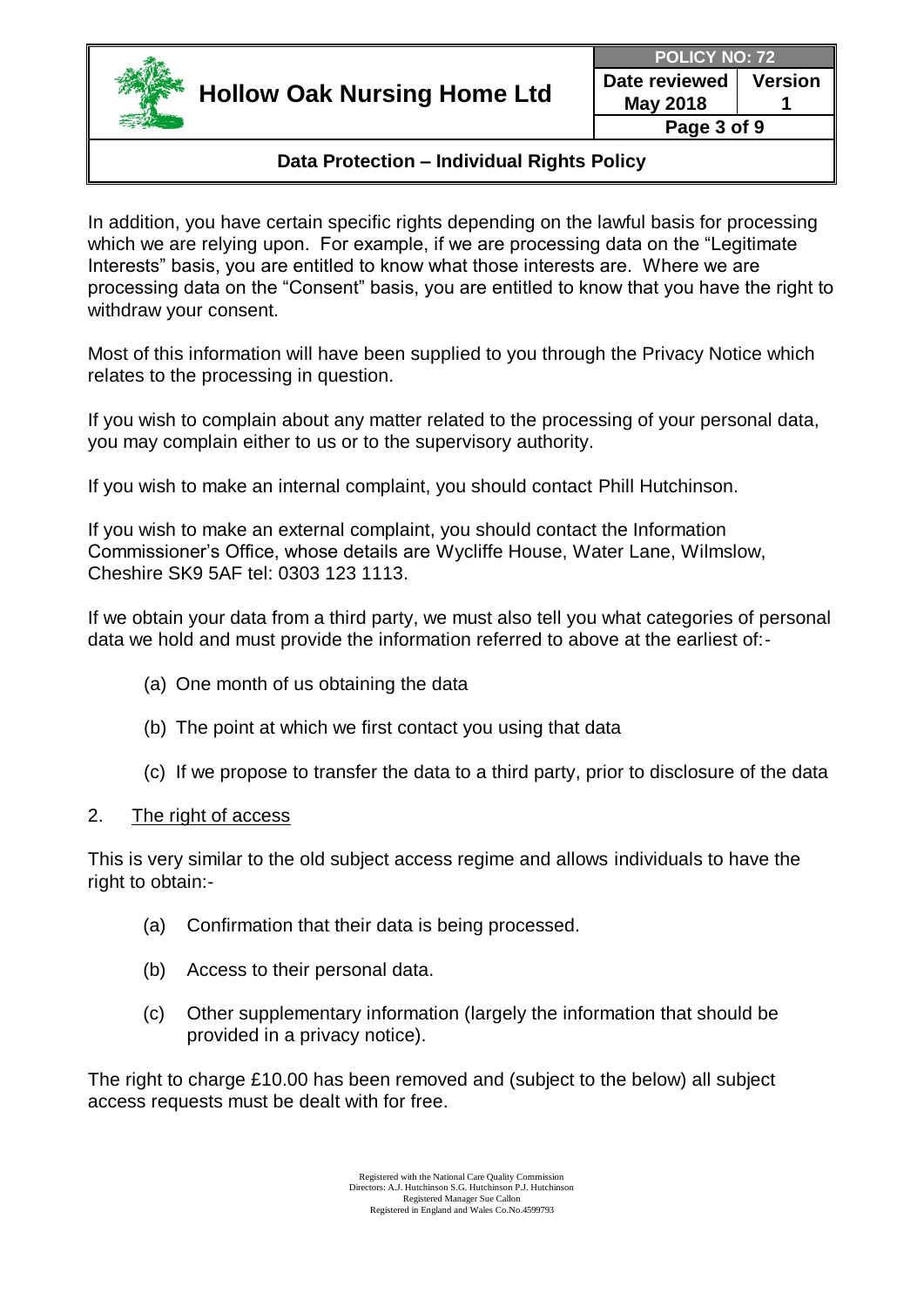

**Date reviewed May 2018 Version 1 Page 4 of 9**

**Data Protection – Individual Rights Policy**

The time lapse for compliance with a subject access request has dropped from 40 days to 1 month.

Where a request for information is made electronically, the information should be provided in commonly used electronic format (typical emails with pdf or other attachments).

Where requests are manifestly unfounded or excessive (especially if they are repetitive) we can charge a reasonable fee to take account of the administrative costs of providing the information or may refuse to respond.

Where we refuse to comply with a subject access request, we must explain why we are refusing and inform the data subject of their right to complain to a supervisory authority and/or for a judicial remedy. That information must be provided within one month.

The larger the amount of data requested, the easier it might be to argue that a request is manifestly unfounded or excessive.

Before complying with the subject access request, we must verify your identity using "reasonable means". This is to ensure that we do not send your data to the wrong person.

If a subject access request is made by electronic means, we must provide the information requested in a commonly used electronic format.

If we hold a large quantity of information about an individual, we may be permitted to ask you to specify what information you have requested pursuant to your subject access request. This will help us target your request.

3. The right of rectification

You have the right to have data held about your rectified if, for any reason, it is inaccurate or incomplete.

Where we have disclosed your data to third parties, we must notify them of any rectification action which we take.

You may make a request for rectification by post to Phill Hutchinson (Director) Hollow Oak Nursing Home, Haverthwaite, Ulverston, Cumbria LA12 8AD or by e-mail to phill@hollowoaknursinghome.co.uk. Your request for rectification should contain sufficient information for us to understand what data which we hold is inaccurate or incomplete and what the correct data is. It would also assist if you could explain why the data we hold is not correct, although this is not absolutely necessary.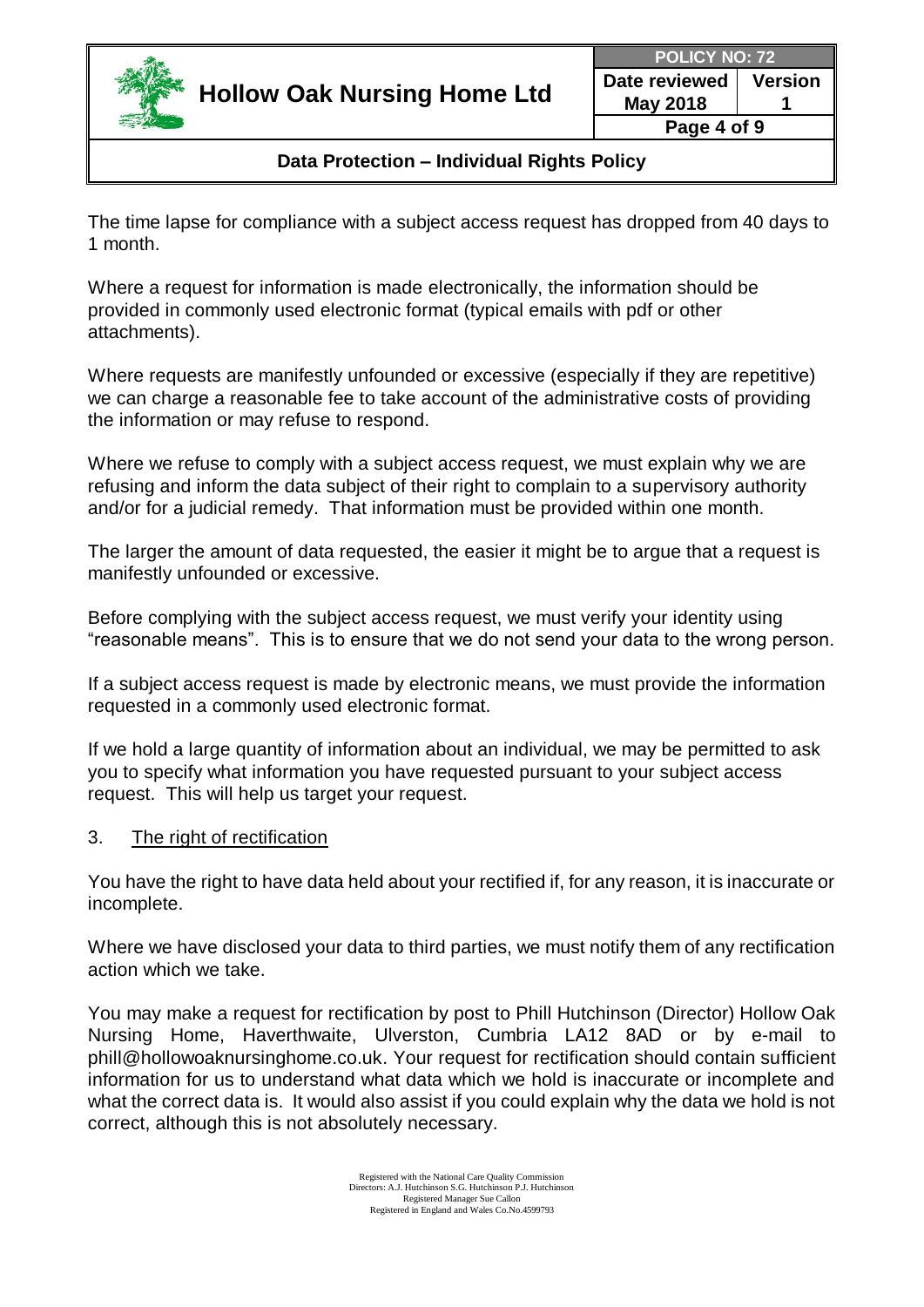

**Date reviewed May 2018 Version 1**

**Page 5 of 9**

## **Data Protection – Individual Rights Policy**

We may have to contact you if there is anything we do not understand in your request for rectification.

We must respond to a request for rectification within one month, although this can be extended to two months where your request is complicated.

If you are not happy with our decision about rectification, you may complain to the Information Commissioner's Office using the contact details set out above or you may apply to the Courts for a judicial remedy.

### 4. The right to erasure

Depending on which basis we use for processing your data, you may have a right to erasure of that data. This is also known as the "right to be forgotten" and allows you to request the deletion or removal of your personal data when there is no longer any compelling reason for us to continue processing it.

The right to erasure applies in any of the following circumstances:-

- (a) Where the personal data held is no longer necessary in relation to the purpose for which it was originally collected and processed.
- (b) If you have provided consent to us processing your data and wish to withdraw that consent.
- (c) Where you object to us processing the data and there is no overriding legitimate interest allowing us to continue processing.
- (d) Where we have processed your data in breach of the law.
- (e) Where your data must be erased in order to comply with a legal obligation.
- (f) Where we are entitled to processing data pursuant to a right of freedom of expression or freedom of information.
- (g) Where the personal data is processed in relation to the offer of information and society services to a child. This is unlikely to apply in relation to the company.

We may refuse to comply with a request for erasure in certain limited circumstances, which include bringing or defending legal claims or for archiving purposes which are in the public interest or which for the purposes of scientific or historical research or statistical purposes.

Where we accept a request for erasure, we must tell any third party to whom we have disclosed the data.

> Registered with the National Care Quality Commission Directors: A.J. Hutchinson S.G. Hutchinson P.J. Hutchinson Registered Manager Sue Callon Registered in England and Wales Co.No.4599793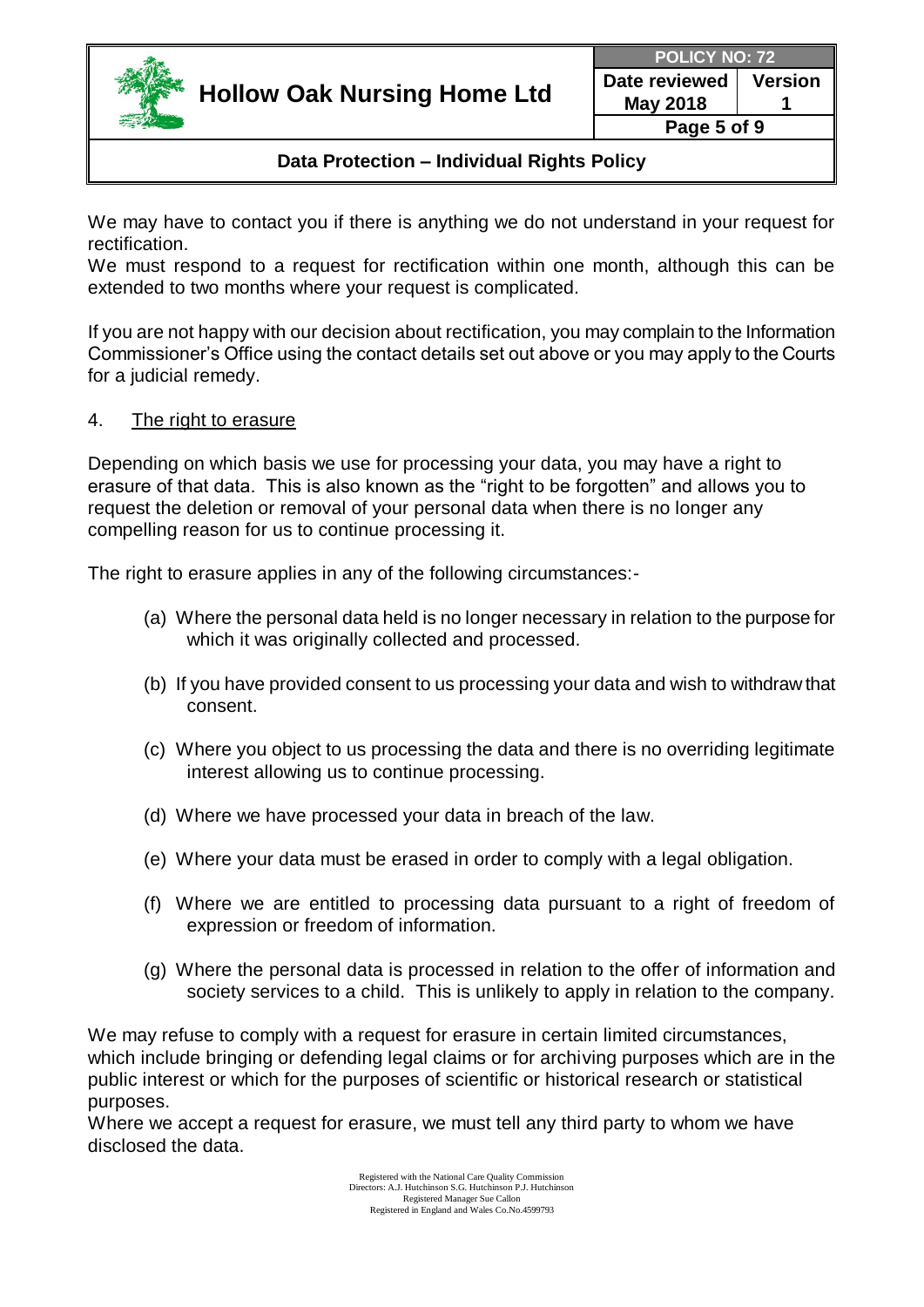

**Date reviewed May 2018 Version 1 Page 6 of 9**

# **Data Protection – Individual Rights Policy**

#### 5. The right to restrict processing

We will be obliged to restrict the processing of your personal data in any of the following circumstances:-

- (a) You have disputed the accuracy of data which we hold. In that situation, processing of the data will be restricted until such a time as we have established whether or not the data is accurate.
- (b) Where you have objected to the processing of data for the purposes of legitimate interests and we are considering whether our legitimate interests override your interests. Again, the restriction of processing will only last for so long as it takes for us to make that decision, although if we find in your favour, we will cease processing the data altogether on that ground.
- (c) Where we are processing your data contrary to the law and for whatever reason you do not request erasure of your data.
- (d) If we no longer need the data but you require it in order to bring or defend a legal claim.

During a period of restriction, we may still store your data, but we may not use it.

Where we have disclosed your data to third parties, we must notify them of any restriction that is in force.

If you wish to restrict the processing of your data, you may make a request by post to Phill Hutchinson (Director) Hollow Oak Nursing Home, Haverthwaite, Ulverston, Cumbria LA12 8AD or by e-mail to phill@hollowoaknursinghome.co.uk.

6. Data portability

The right to data portability is a new right which allows you to re-use data we hold about you for obtaining services elsewhere or for your own purposes. It is designed to allow easy transfer of your data from one IT system to another.

The right to data portability will only apply in limited circumstances (where we are processing your data with your consent or pursuant to an obligation under contract) and also when the processing has been carried out by automated means.

You can request data portability by contacting Phill Hutchinson (Director) Hollow Oak Nursing Home, Haverthwaite, Ulverston, Cumbria LA12 8AD or by e-mail to phill@hollowoaknursinghome.co.uk.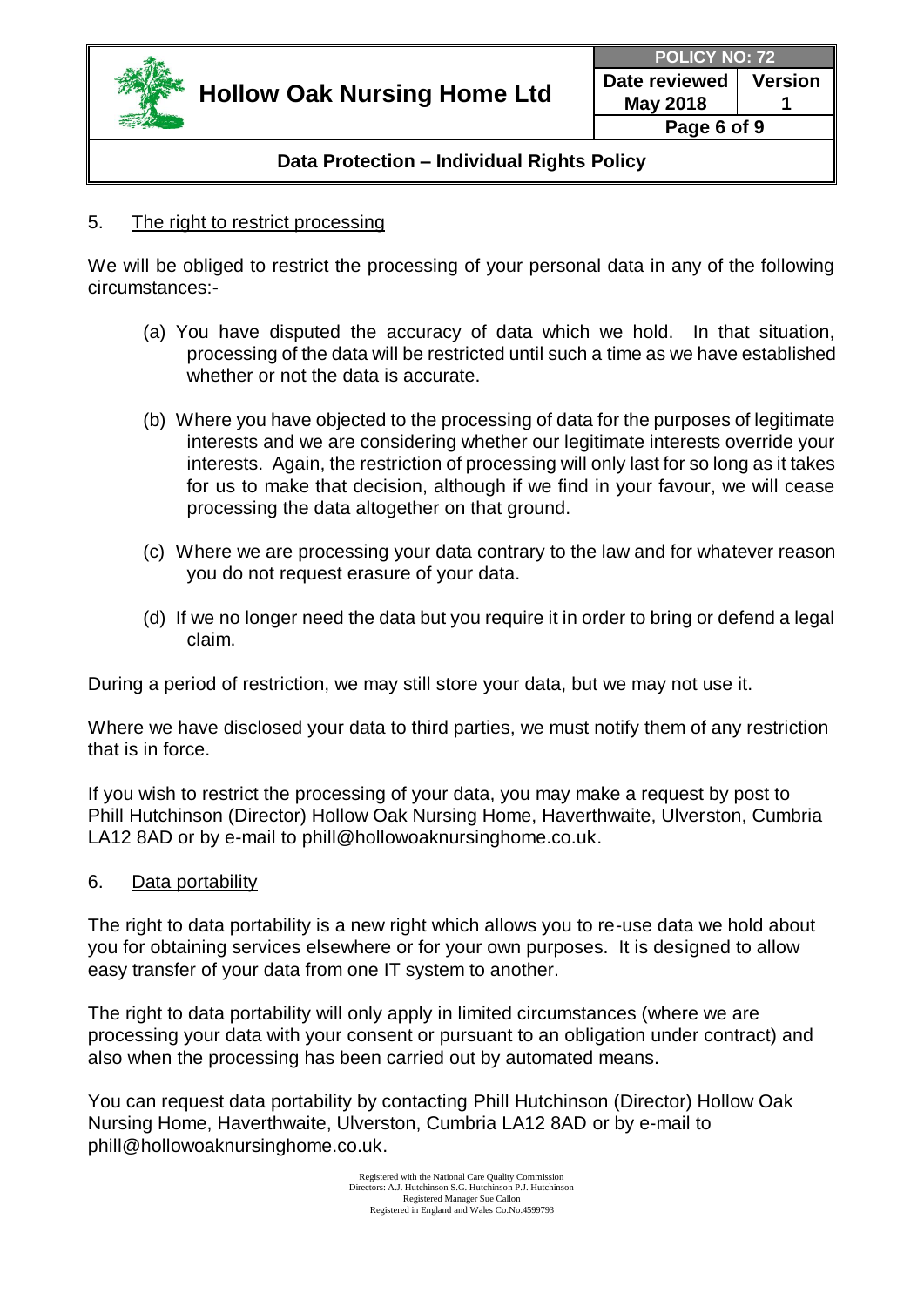

**Date reviewed May 2018 Version 1**

**Page 7 of 9**

# **Data Protection – Individual Rights Policy**

We must provide the personal data in a structured, commonly used and machine readable form. We must provide the data free of charge. We will send the data to you or direct to a third party organisation if you request it.

We must comply with a request for data portability without undue delay and in any event within one month. However, this can be extended to two months where the request is complex or we receive more than one request. If we need more than one month, we will write to you to tell you why the extension is necessary.

If we refuse your request for data portability, we must explain why and if you are not happy with our decision, you may complain to the Information Commissioner's Office using the contact details set out above or you may apply to the Courts for a judicial remedy.

### 7. The right to object

You have the right to object to us processing your data if we are processed on the grounds of legitimate interests. The right also applies in certain other circumstances, but these do not apply to the company.

You also have the right to object to the processing of your data for direct marketing (including profiling) and the processing of your data for the purposes of gathering statistics or for scientific/historical research.

Your right to object must be sent Phill Hutchinson (Director) Hollow Oak Nursing Home, Haverthwaite, Ulverston, Cumbria LA12 8AD or by e-mail to phill@hollowoaknursinghome.co.uk.. You must set out the grounds for your objection which must relate to your own particular situation.

Upon receipt of your objection, we must stop processing your data unless either of the following criteria applies:-

- (a) We can demonstrate compelling legitimate grounds for processing which override your interests.
- (b) We are processing the data pursuant to a legal claim.

If you object to the processing of your personal data for direct marketing purposes, we must cease that processing immediately. There are no grounds for us to refuse.

Where we carry out processing of data online, you must be able to raise an objection online.

> Registered with the National Care Quality Commission Directors: A.J. Hutchinson S.G. Hutchinson P.J. Hutchinson Registered Manager Sue Callon Registered in England and Wales Co.No.4599793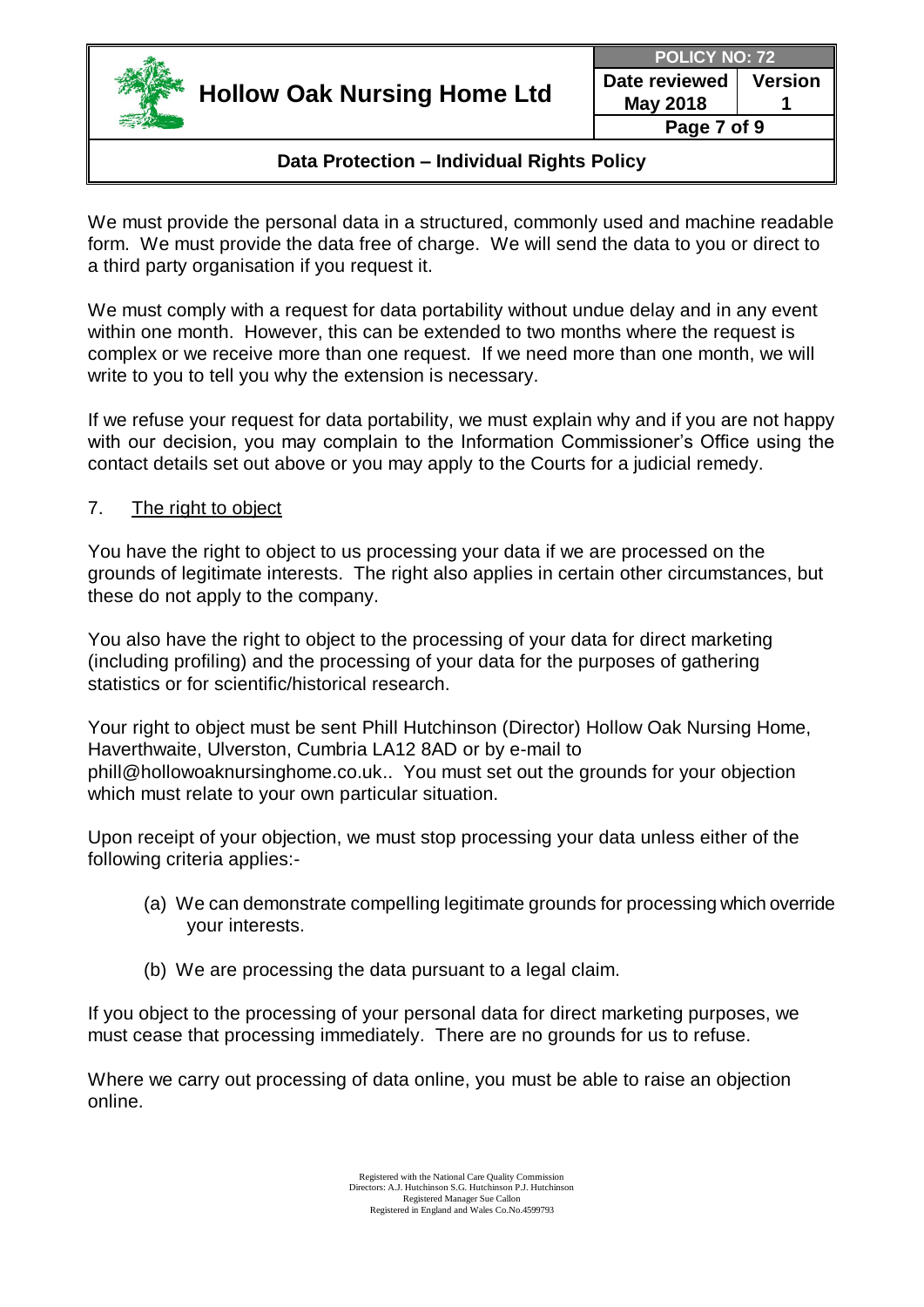|                                            | <b>Hollow Oak Nursing Home Ltd</b> | POLICY NO: 72   |                |  |  |  |
|--------------------------------------------|------------------------------------|-----------------|----------------|--|--|--|
|                                            |                                    | Date reviewed   | <b>Version</b> |  |  |  |
|                                            |                                    | <b>May 2018</b> |                |  |  |  |
|                                            |                                    | Page 8 of 9     |                |  |  |  |
| Data Protection - Individual Rights Policy |                                    |                 |                |  |  |  |

Registered with the National Care Quality Commission<br>
Registered Manager Sue Callon<br>
Registered Manager Sue Callon<br>
Registered in England and Wales Co.No.4599793